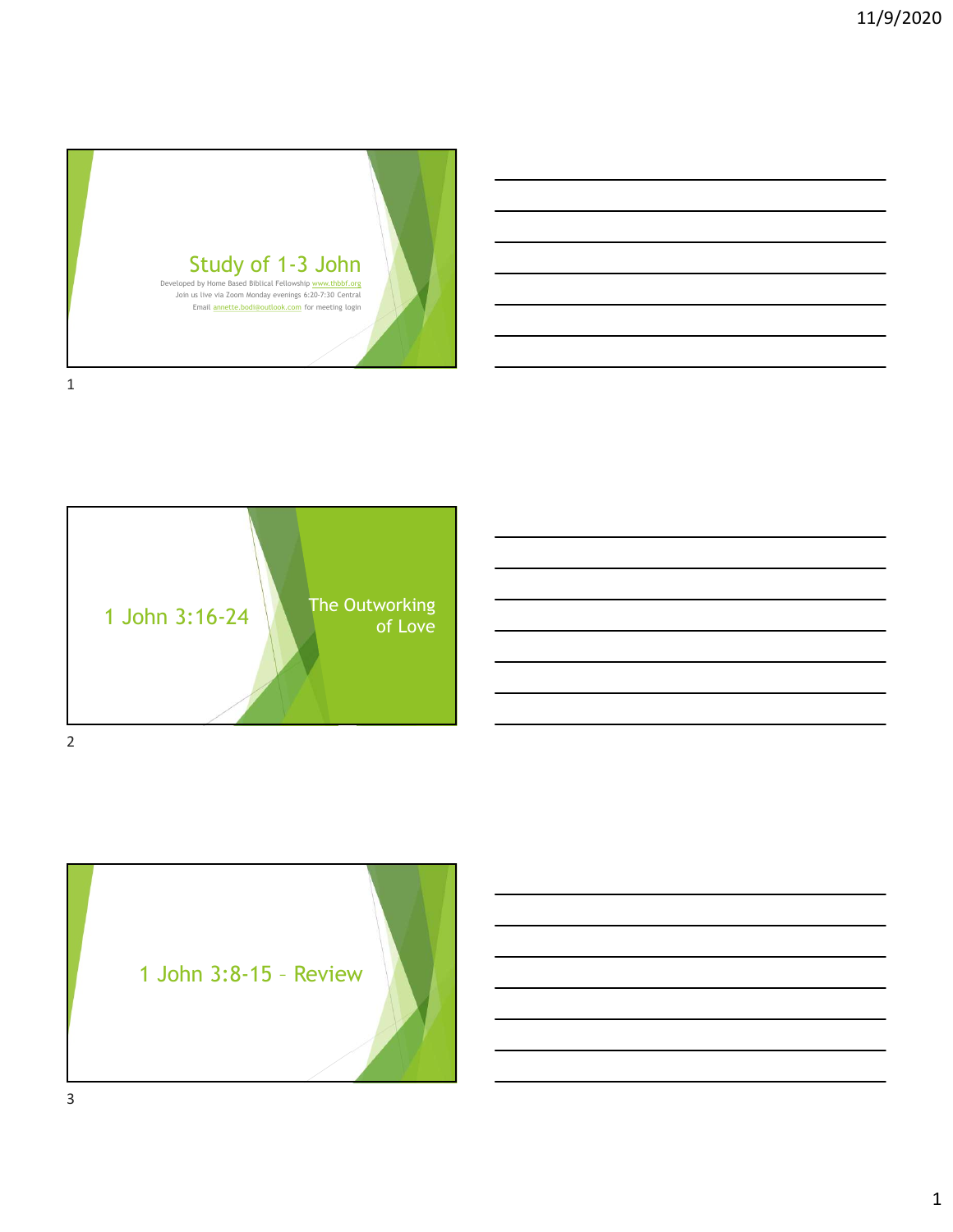1 John 3:16-18 By this we know love, because He laid down His life for us. And we also ought to lay 1 John 3:16-18 By this we know love, because He<br>laid down its life for us. And we also ought to lay<br>down our lives for the brethren. But who ever has<br>this world's goods, and sees his brother in need, and<br>fous abile in him? this world's goods, and sees his brother in need, and shuts up his heart from him, how does the love of God abide in him? My little children, let us not love in word or in tongue, but in deed and in truth.

4



1 John 3:19-21 And by this we know that we are of For if our heart condemns us, God is greater than our heart, and knows all things. Beloved, if our heart does not condemn us, we have confidence toward God.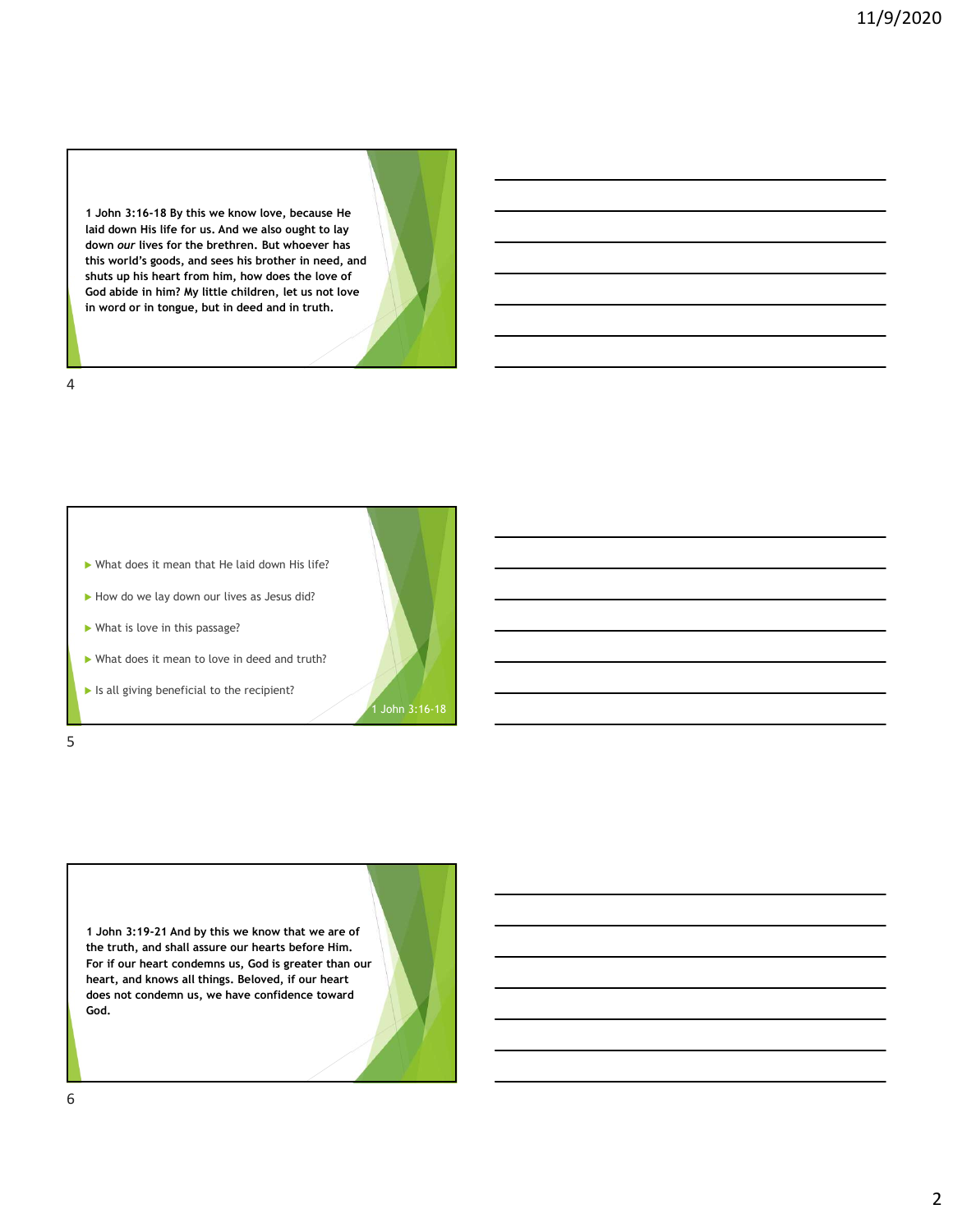

1 John 3:22-24 And whatever we ask we receive from Him, because we keep His commandments and is His commandment: that we should believe on the name of His Son Jesus Christ and love one another, as He gave us commandment. Now he who keeps His commandments abides in Him, and He in him. And by this we know that He abides in us, by the Spirit whom He has given us.

8 and 2010 and 2010 and 2010 and 2010 and 2010 and 2010 and 2010 and 2010 and 2010 and 2010 and 2010 and 2010